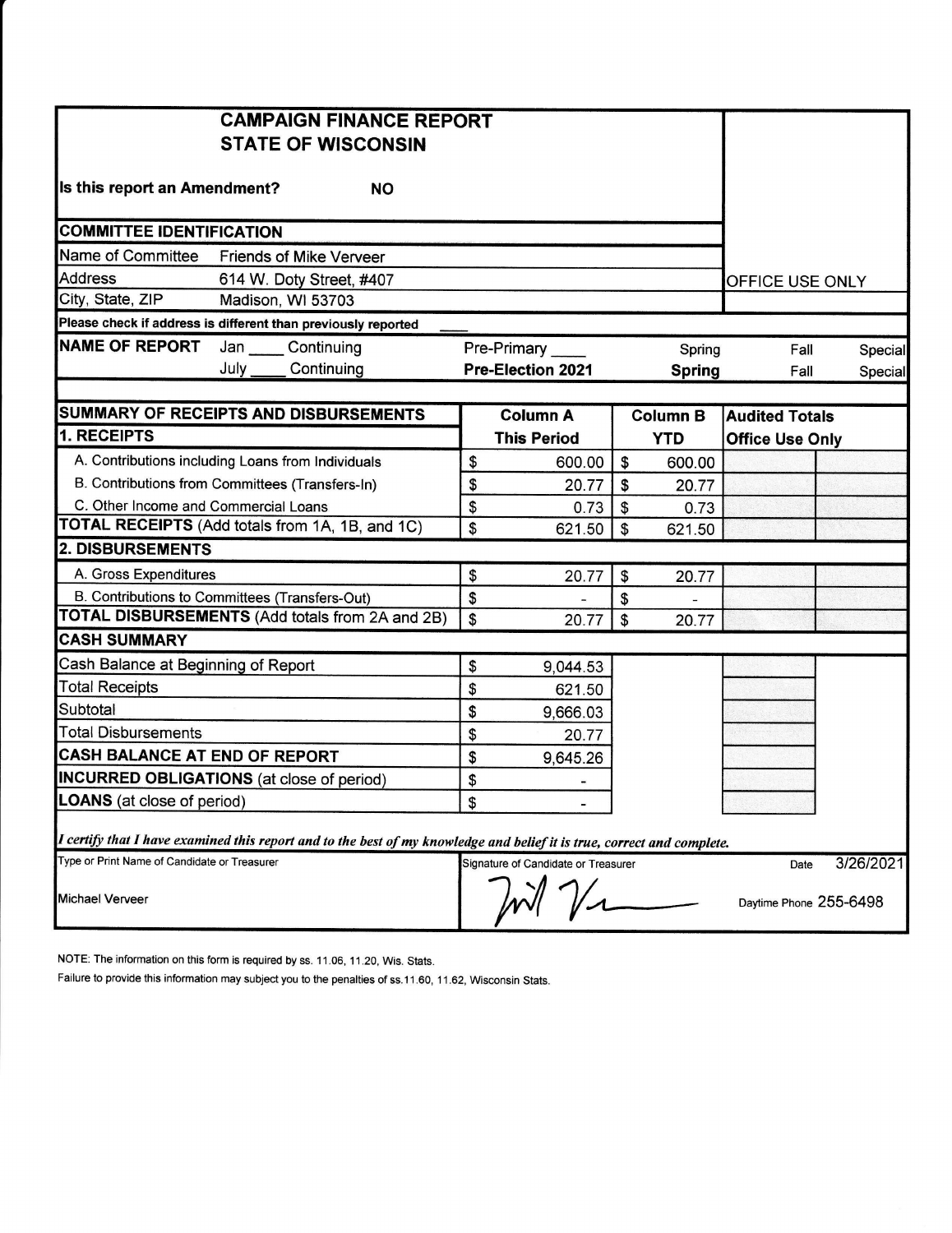SCHEDULE 1-A **Contributions Including Loans from Individuals**

| $\underline{\mathsf{IN}}$<br><b>KIN</b><br>$\overline{\mathsf{D}}$ | CON <br><b>IDUIT</b> | <b>DATE</b>      | <b>LAST</b>        | <b>FIRST</b> | <b>ADDRESS</b>   | <b>CITY</b> | <b>ST</b> | <b>ZIP</b> | <b>OCCUPATION</b> | <b>AMOUNT</b> | <b>YTD</b>   |
|--------------------------------------------------------------------|----------------------|------------------|--------------------|--------------|------------------|-------------|-----------|------------|-------------------|---------------|--------------|
|                                                                    |                      |                  |                    |              | 451 W Wilson St  |             |           |            |                   |               |              |
|                                                                    |                      | 02/24/21 Stevens |                    | Andrew       | Apt 409          | Madison     | <b>WI</b> |            | 53703 Professor   | 100.00        | 100.00<br>\$ |
|                                                                    |                      |                  |                    |              |                  |             |           |            | Dane County       |               |              |
|                                                                    |                      |                  | 03/07/21 Gallagher | Thomas       | 4417 Boulder Ter | Madison     | <b>WI</b> |            | 53711 Treasurer   | 500.00        | 500.00<br>\$ |
|                                                                    |                      |                  |                    |              |                  |             |           |            |                   |               |              |
|                                                                    |                      |                  |                    |              |                  |             |           |            |                   |               |              |
|                                                                    |                      |                  |                    |              |                  |             |           |            |                   |               |              |
|                                                                    |                      |                  |                    |              |                  |             |           |            |                   |               |              |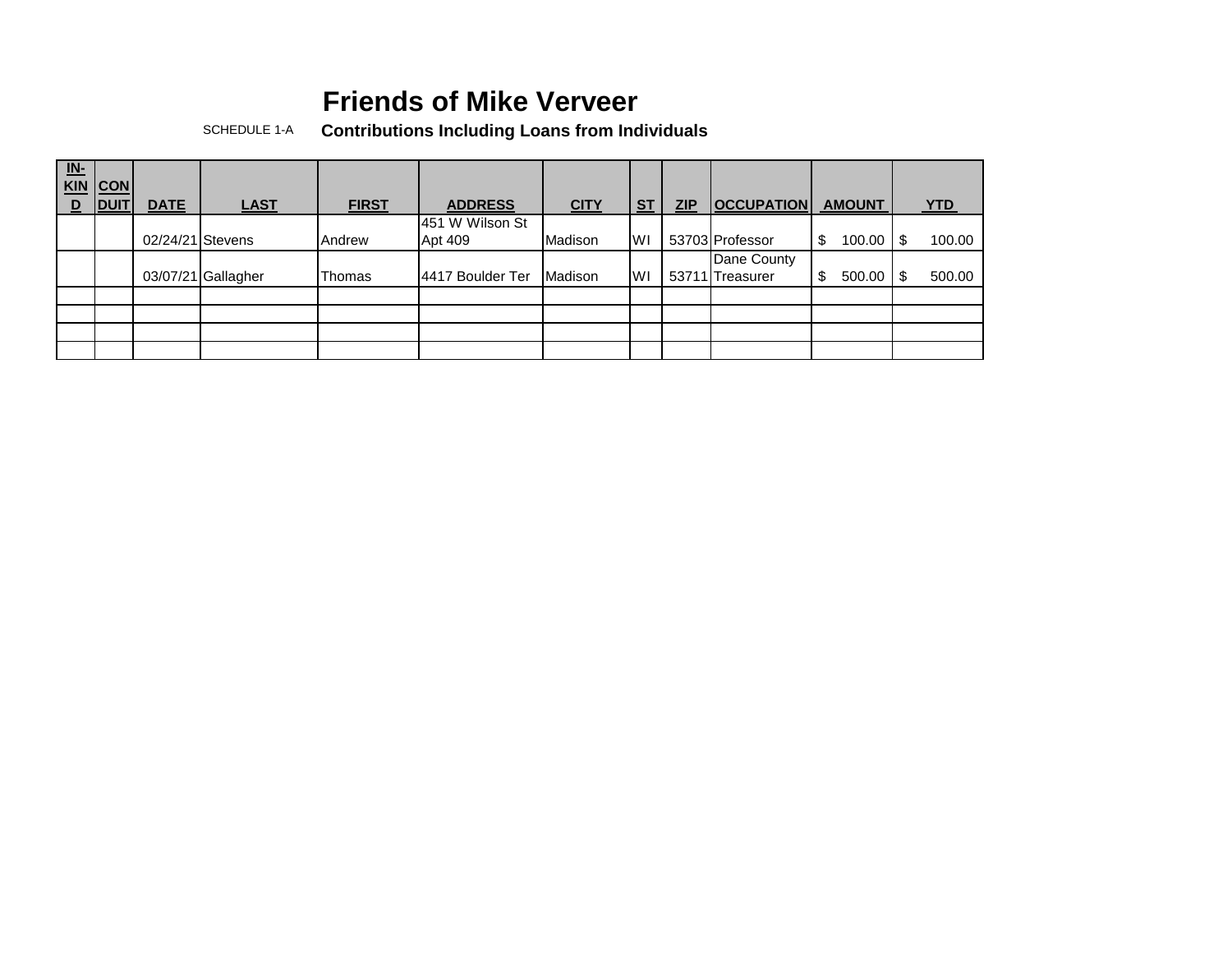SCHEDULE 1-B **Contributions from Committees**

| <u>IN-</u><br><b>KIND</b> | <b>DATE</b> | <b>COMMITTEE NAME</b>     | SEB# | <b>ADDRESS</b>     | CITY    | $\sim$ | ZIP   | <b>AMOUNT</b> | <b>YTD</b> |
|---------------------------|-------------|---------------------------|------|--------------------|---------|--------|-------|---------------|------------|
|                           |             |                           |      |                    |         |        |       |               |            |
|                           |             | 03/13/21 Progressive Dane |      | 1202 Willianson St | Madison | IWI    | 53703 | 20.77         | 20.77      |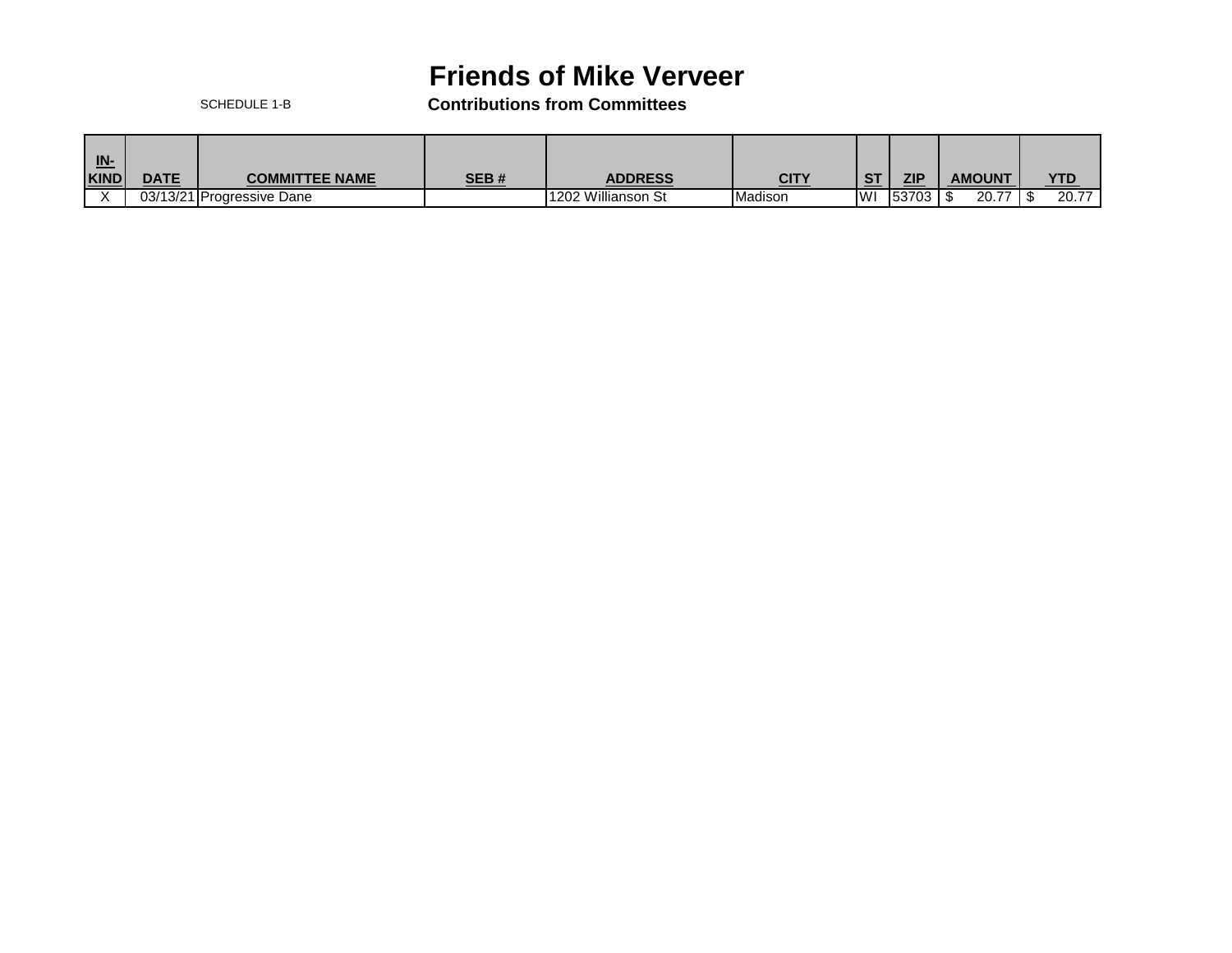SCHEDULE 1-C **Other Income and Commercial Loans**

|             |                          |                     |             |           |       | <b>REASON FOR</b> |               |      |
|-------------|--------------------------|---------------------|-------------|-----------|-------|-------------------|---------------|------|
| <b>DATE</b> | <b>NAME</b>              | <b>ADDRESS</b>      | <b>CITY</b> | <b>ST</b> | ZIP   | <b>INCOME</b>     | <b>AMOUNT</b> |      |
|             | 01/31/21 UW Credit Union | <b>PO Box 44963</b> | Madison     | IWI       | 53744 | Interest          |               | 0.38 |
|             | 02/28/21 UW Credit Union | PO Box 44963        | Madison     | IWI       | 53744 | Interest          |               | 0.35 |
|             |                          |                     |             |           |       |                   |               |      |
|             |                          |                     |             |           |       |                   |               |      |
|             |                          |                     |             |           |       |                   |               |      |
|             |                          |                     |             |           |       |                   |               |      |
|             |                          |                     |             |           |       |                   |               |      |